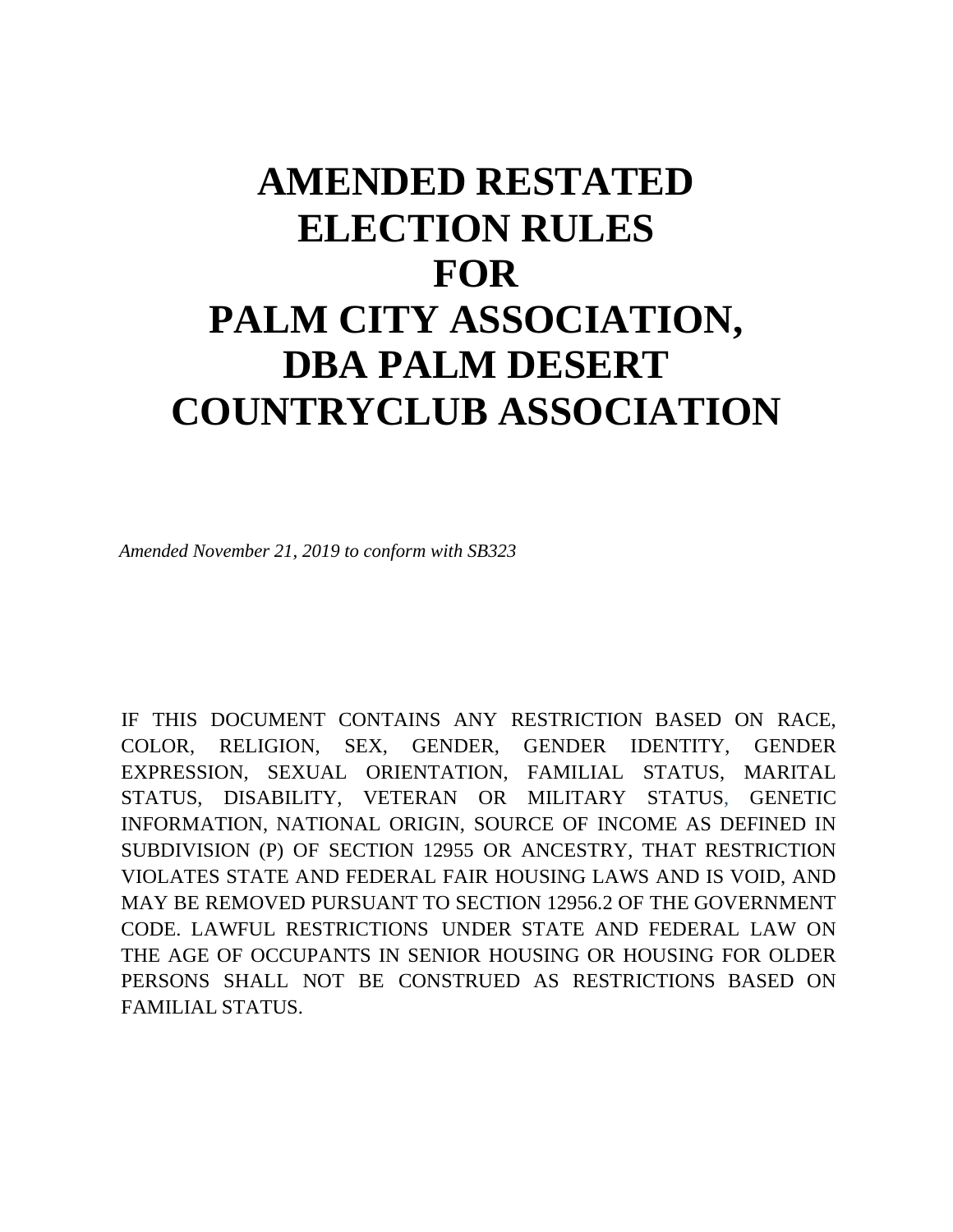## **AMENDED RESTATED ELECTION RULES FOR PALM CITY ASSOCIATION, DBA PALM DESERT COUNTRY CLUB ASSOCIATION (to conform to SB323)**

**1.** No member shall be provided access to Association media for campaign purposes thirty (30) days prior to an Association election up to the last day ballots can be cast. For purposes of this Section, "Association media" means any Association internet website, newsletter, email blasts, and/or other written communication from the Association. The term "thirty (30) days prior to an Association election" shall mean, for Board of Directors elections, the thirty (30) days prior to the deadline for submitting a self-nomination statement. For all other Association elections (other than Board elections), the term "thirty (30) days prior to an Association election" shall mean the thirty (30) days prior to the date the first ballot materials are sent to the membership. The term "Association media" does not include, within its definition, the official ballot materials sent to the membership which provides an explanation, details and information related to any membership vote, or for board of directors election, any biographical description and/or photographs of nominees that are running for the board of directors. To the extent that the Association permits any other access to Association media by a nominee (or a member advocating a point of view) for purposes that are reasonably related to an election, equal access shall be provided to all other nominees (or members advocating a point of view) that are reasonably related to the election at issue. The Association will not edit or redact any content from a nominee or member communication related to an election, provided, that the nominee or member offering a statement or commentary is responsible for the content and any published comment or comments made. The Association may include a disclaimer specifying that the nominee or member, and not the Association, is solely responsible for the content of the communication.

**2.** For ballot measures that are required to be submitted to the Membership that are unrelated to Board of Directors election, the Association may (but is not obligated to) have a town hall meeting (not a formal Membership meeting, but an informal gathering of the Members, in which the Members can express their points of view) within 15 days of the date when the election materials are sent to the Membership to amend the Bylaws/ CC&Rs or similar ballot measures requiring Membership approval.

**3**. The Board of Directors shall appoint one (1) or three (3) inspector(s) of election ("Inspector(s) of Elections"). The Inspector(s) of Elections shall be an independent third party (or parties), as determined by the Board of Directors at an open Board meeting consistent with the election timeline attached hereto and made a part hereof by this reference ("Election Schedule"). An independent third party includes, but is not limited to, a volunteer poll worker with the county registrar of voters, a licensee of the California Board of Accountancy, or a notary public. An independent third party may be a member, but may not be a director or a candidate for director or be related to a director or to a candidate for director. An independent third party may not be a person, business entity, or subdivision of a business entity who is currently employed or under contract to the association for any compensable services other than serving as an Inspector(s) of Elections (hereafter "Independent Third Parties"). Any member(s) who serves as an Inspector(s) of Elections shall be deemed a committee member for purposes of the Association's governing documents as well as any applicable insurance policy.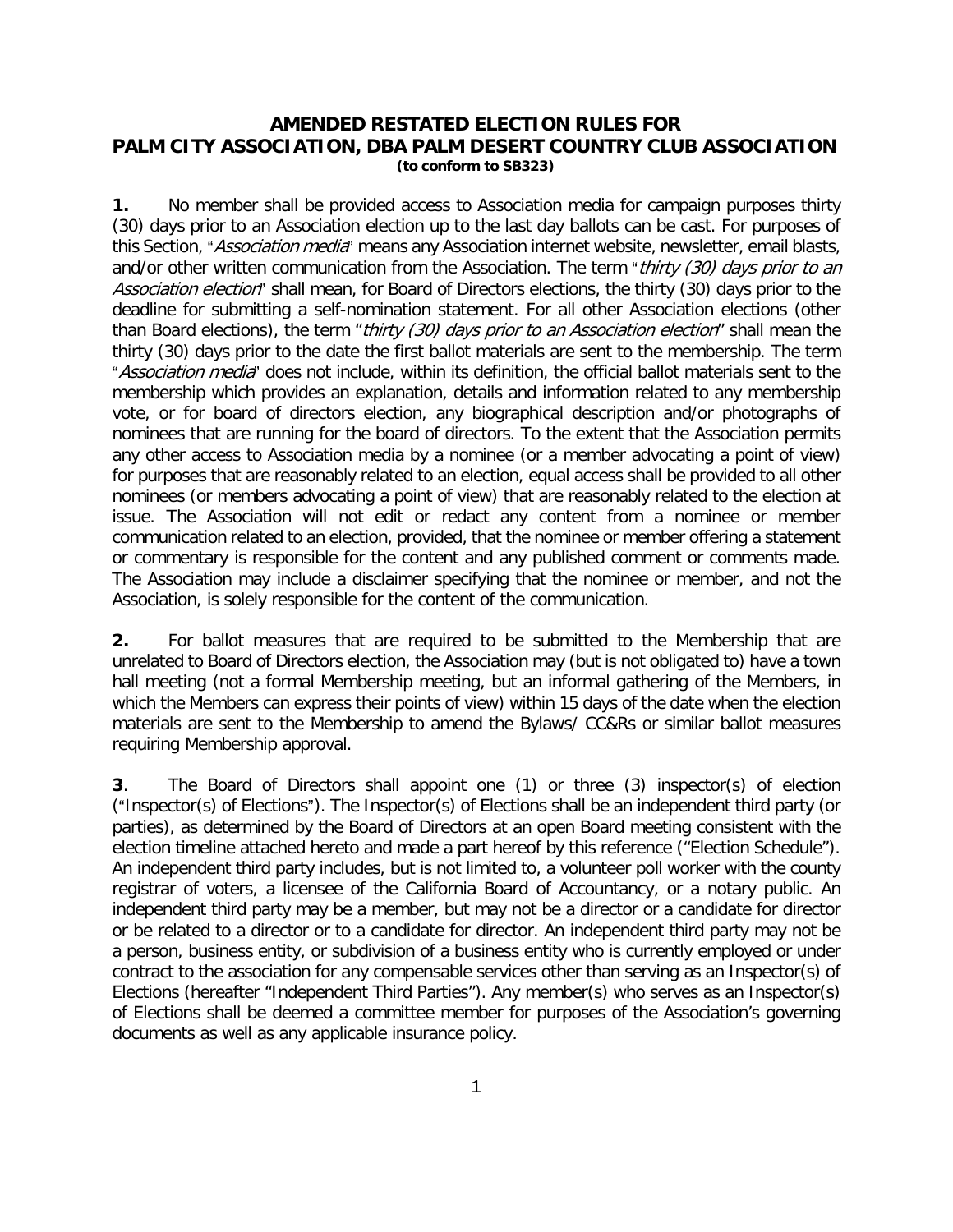**4**. The Inspector(s) of Elections shall determine the number of Memberships entitled to vote and the voting power of each Membership, shall receive the ballots, hear and determine all challenges and questions in any way arising out of or in connection with the right to vote, count and tabulate the ballots, determine the results of election and shall further perform any acts which may be proper to conduct the election with fairness to all Members in accordance with Civil  $Code$   $$5105$  and the Association's governing documents. The Inspector(s) of Elections may also appoint and oversee additional persons to verify signatures and to count and tabulate votes at an Association meeting open to the membership as the Inspector(s) of Elections deem appropriate, provided that the additional persons are Independent Third Parties ("Designees").

**5.** In order to run for the Board of Directors, a Member must meet the eligibility / qualifications identified below ("Eligibility Requirements"):

**a.** Must own a minimum twenty-five percent (25%) interest in his/her Residential Lot/Unit. If title to the Residential Lot/Unit is held by a legal entity that is not a natural person, the governing authority of that legal entity shall have the power to appoint a natural person who shall be considered a member eligible to run for the Board of Directors unless they do not meet the other criteria contained in this Section 5.

**b.** Must be the only Member of the Residential Lot/Unit running for election to the Board of Directors and/or serving on the Board of Directors (a candidate shall not meet the eligibility qualifications to be a nominee, if elected, would be serving on the Board at the same time as another person who holds a joint ownership interest in the same Residential Lot/Unit as another person who is either properly nominated for the current election or is a director that is not up for election).

**c.** A nominee for a Board seat (and a director during their Board tenure) must be current in the payment of regular and special assessments provided, however, that an Association may not disqualify a person for nomination (or remove a director) for non-payment of fines, fines renamed as assessments, collection charges, late charges, or other costs levied by a third party for collections. Furthermore, a nominee may not be disqualified (or shall not be removed as a director) and shall be eligible to run for the Board of Directors if that person has paid the regular assessment or special assessment under protest pursuant to *Civil Code §5658* or the person has entered into a payment plan pursuant to Civil Code §5665.

**d.** Must have been a member of the Association for one year or more as of the date of the Nomination Deadline defined in Section 7. below.

**e.** A candidate may not be eligible/qualified to run for the Board of Directors if that candidate discloses, or if the Association is aware or becomes aware of, a past criminal conviction that would, if that candidate was elected, either prevent the Association from purchasing the fidelity bond coverage required by *Civil Code §5806* or terminates the Association's existing fidelity bond coverage.

**6.** Notwithstanding the provision of Section 5. above, an Association shall not disqualify a person from nomination, unless that person has been provided an opportunity to engage in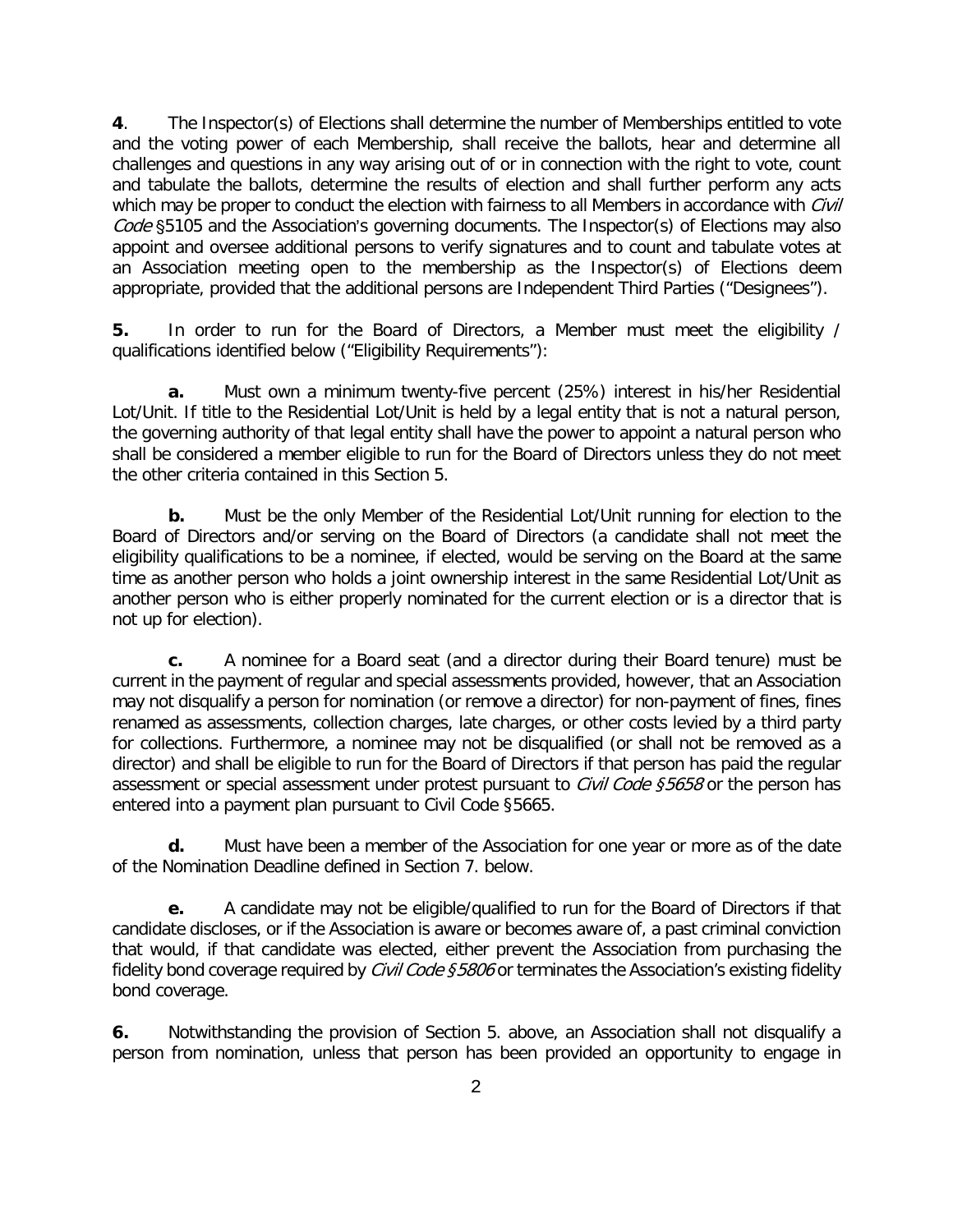Internal Dispute Resolution ("IDR") consistent with the Association's internal dispute resolution policy (or, if the Association has not adopted an internal dispute resolution policy, in accordance with the internal dispute resolution default policy set forth in *Civil Code §5915*) ("IDR Policy"). Notwithstanding any inconsistent scheduling of an IDR in the Association's IDR Policy, any IDR related to eligibility to run for the Board of Directors must be completed by the Nomination Deadline. A Board member must be current in the payment of regular and special assessments and can be removed by the Board of Directors for failure to cure such delinquency in accordance with the provisions contained within the Association's Bylaws and, if none, upon providing written notice to the Board member to cure the delinquency which notice must be not less than ten (10) days individual delivery and, in addition thereto, the Association shall not remove a Board member for such delinquency unless they offer the Board member IDR consistent with this Section 6.

**7.** In accordance with *Civil Code \$5105 (a)(3)*, any Member meeting the Eligibility Requirements, may submit to the Association a written statement nominating himself/herself for election to the Board of Directors ("Self Nomination Statement"). The Association shall notify the Members by general notice (via a document delivery that complies with *Civil Code* §4040, e.g., newsletter, posting in a prominent location within the common area, information within billing statement, email if the member has consented to email delivery or first-class mail) and individual notice to those members requesting individual notice of the nomination process ("Nomination Notice/Process") and the deadline for Association receipt of the Self-Nomination Statement (the deadline must be at least 30 days after giving the Nomination Notice/Process – hereafter "Nomination Deadline"). The written self-nomination shall identify the candidate, containing that person's written consent to serve as a Director and must meet the eligibility requirements identified herein. In light of this self-nomination process, there shall be no write-in candidates or nominations from the floor at any annual or special Member meeting.

**8**. Unless a different record date is established by the Board of Directors, the record date for Members entitled to receive notice of any Association election, as well as entitled to vote shall be thirty (30) days prior to the date scheduled for mailing of the ballot materials.

**9.** The Association shall provide general notice (if a Member has requested individual notice pursuant to Civil Code §4040, individual notice shall be provided to the requesting member) of all of the following at least thirty (30) days before the ballots are distributed:

**a.** The date and time by which, and the physical address where, ballots are to be returned by mail or handed to the Inspector(s) of Elections.

**b.** The date, time, and location of the meeting at which ballots will be counted, provided, however, the Inspector(s) of Elections shall have the right to extend the date and time upon which ballots can be returned and, therefore, a change in the date, time or location of the meeting to afford more members the opportunity to vote.

**c.** To the extent it's a Board of Directors election, the list of all eligible candidates' names that will appear on the ballot ("Candidate Registration List").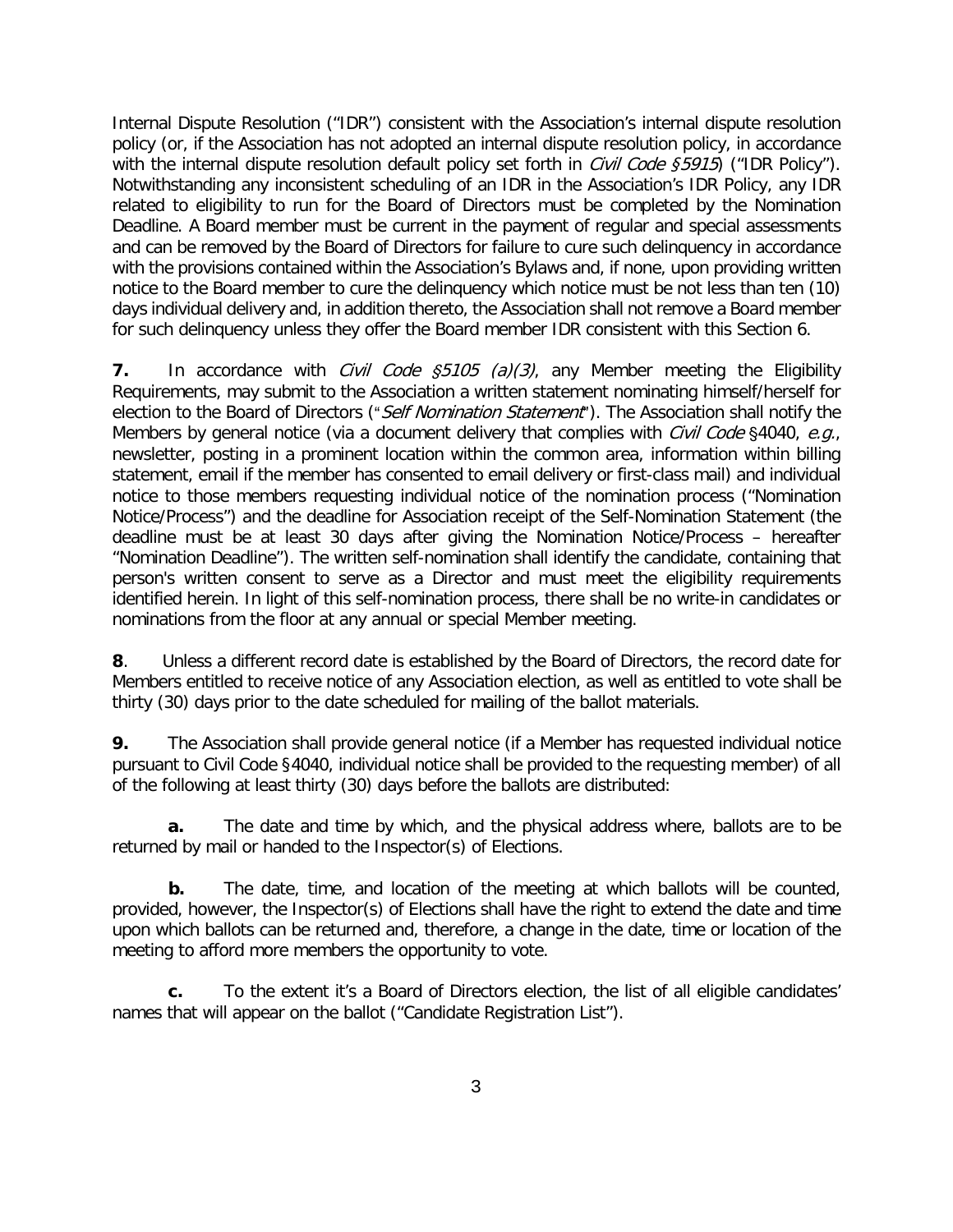**d.** A statement of the member's right to verify the accuracy of that member's information on the Voter List and, if applicable, on the Candidate Registration List.

**10**. The Association shall retain, as Association election materials, both the Candidate Registration List, as well as a voter list. The voter list shall include name, voting power and either the physical address of the voter's separate interest, the parcel number or both. The mailing address for the ballot shall be listed on the voter list if it differs from the physical address of the voter's separate interest or if only the parcel number is used ("Voter List"). The Association shall permit members to verify the accuracy of their individual information on both the Candidate Registration List as well as the Voter List at least 30 days before the ballots are distributed up to the date the Voter List is finalized (see attached Election Schedule). The Association or the member shall report any errors or omissions to either list (if by member, delivered to the Association per Civil Code §4035) so that the Association can provide such errors or omissions to the Inspector or Inspectors who shall make the corrections within two business days.

**11.** Notwithstanding any other law or provision of the Association's governing documents, Board of Directors election and other elections required to be submitted to the Membership pursuant to *Civil Code* \$5100 shall be conducted by a secret written ballot submitted to the Members without a meeting. The Inspector(s) of Elections shall deliver, or cause to be delivered, at least thirty (30) days before an election, to each member the ballot or ballots as well as a copy of the Election Rules (hereinafter, collectively referred to as the "Ballot/Election Rules Delivery"). Ballot/Election Rules Delivery of the Election Rules may be accomplished by either posting the Election Rules to an internet website and including the corresponding internet website address on the ballot together with the phrase, in at least 12 pt. font, "*The rules governing this election* may be found here" or by facilitating the Ballot/Election Rules Delivery via individual delivery. If the Inspector(s) of the Elections is an independent third party who is under contract to the Association for compensable services solely as an Inspector(s) of Elections, then the Inspector(s) of Elections can either facilitate the Ballot/Election Rules Delivery, or alternatively, can delegate the responsibility for the Ballot/Election Rules Delivery to the Association (by and through Association staff or Association's managing agent staff) as set forth in this Section 11. If the Inspector(s) of Elections is a member (but still an independent third party), then the Inspector(s) of Elections shall be deemed, pursuant to these Election Rules, to have delegated the responsibility for the Ballot/Election Rules Delivery to the Association (by and through the Association staff or Association's managing agent staff) pursuant to this Section 11. Ballots and two pre-addressed envelopes with instructions on how to return ballots, must be mailed by first class mail or delivered by the Association to every Member not less than thirty (30) days prior to the deadline for voting. In order to preserve confidentiality, a voter may not be identified by name, address, parcel or lot number on the ballot itself. The balloting process shall include all of the following ("Two Envelope Secret Ballot Process"):

**a.** The ballot shall identify all the nominees or, as it relates to any other election, the proposed action and include the opportunity to specify approval or disapproval of the proposed action.

**b.** The ballot itself is not signed by the voter, but is placed into a ballot envelope, which is then sealed ("Ballot Envelope"). The Ballot Envelope is then inserted into the second pre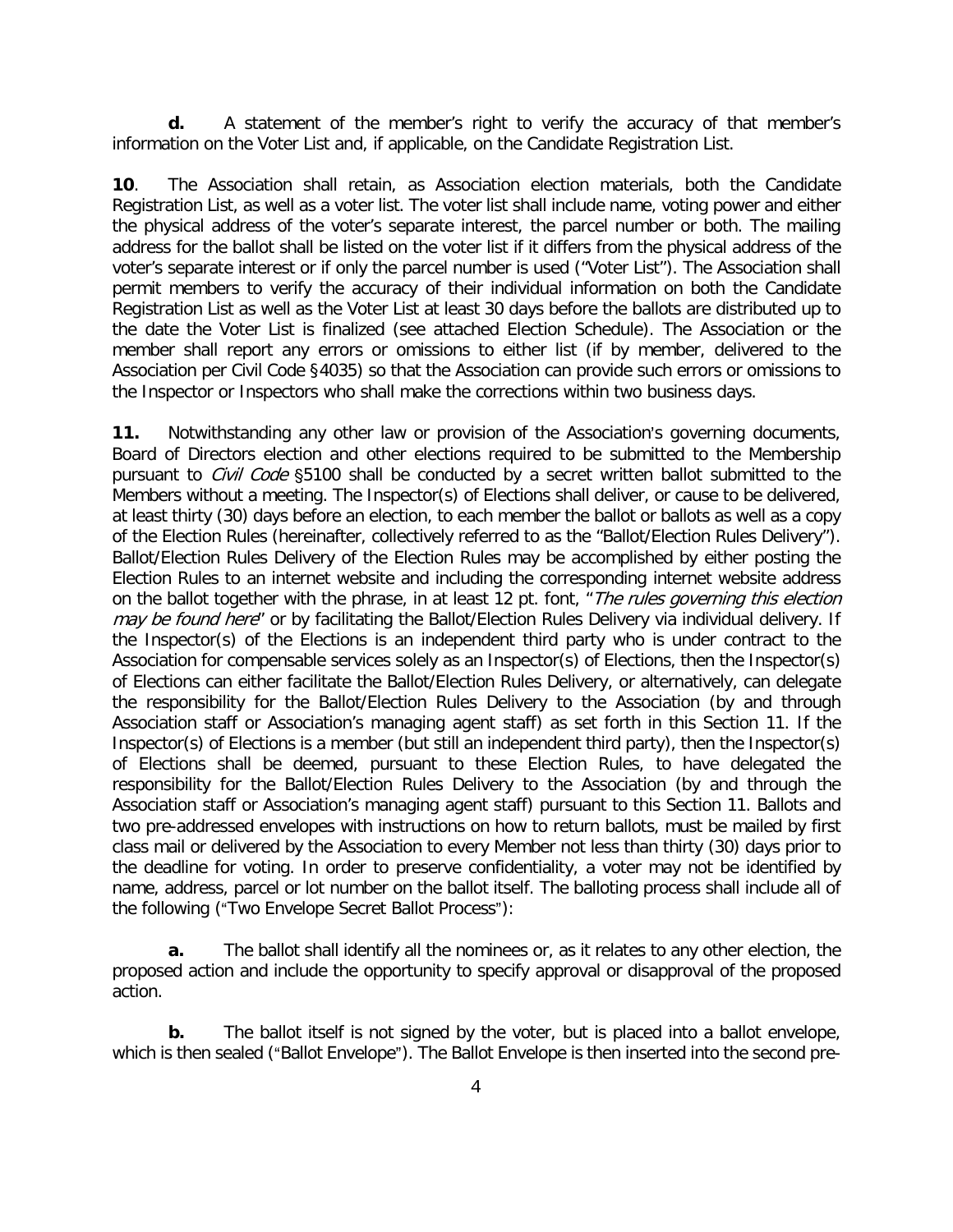addressed envelope ("Second Envelope") that is then sealed. In the upper left hand corner of the Second Envelope, the voter prints and signs his/her name and separate interest identifier that entitles him/her to vote.

**c.** The Second Envelope is addressed to the Inspector(s) of Elections. The Second Envelope can be mailed by the Member to the Inspector(s) of Elections or delivered by hand to a location specified by the Inspector(s) of Elections. Any Member can request a receipt for delivery of their ballot. Failure to sign the Second Envelope shall invalidate the ballot.

**d.** The sealed ballots, signed voter envelopes, Voter List, proxies (only if proxies are permitted by the Association's governing documents), and Candidate Registration List ("Election Materials") shall be kept in the custody of the Inspector(s) of Elections or at a location designated by the Inspector(s) of Elections until after tabulation of the vote and for an additional twelve (12) months following the completion of the election. Thereafter, Election Materials shall be stored by the Association in a secure place for an additional one (1) year.

**e.** Voting can begin upon receipt of the ballot materials. The voting instructions included in the ballot materials will show the date and time by which ballots must be returned, at which time the polls will closed and no further ballots will be accepted (unless the Inspector(s) of Elections makes a determination to keep the polls open to afford more members the opportunity to vote). For annual elections to the Board of Directors, ballots must be received by 5:00 p.m. the day before the annual meeting ("Annual Election Deadline"). For other elections, the date will be as specified in the instructions, provided that at least thirty (30) days must be given to return the ballots to the Inspector(s) of Elections. All ballots must be delivered to the location designated by the Inspector(s) of Elections by either the United States Postal Service, overnight delivery service or hand delivery and by the Annual Election Deadline.

**f.** Notwithstanding anything contained in the Association's governing documents or any other law, the Association:

i. Shall not deny a ballot to a member for any reason other than not being a member on the record date.

ii. Shall not deny a ballot to a person with a valid general power of attorney for a member.

iii. Shall require the ballot of a person with a general power of attorney for a member to be counted if returned in a proper and timely manner.

**g.** The Inspector(s) of Elections may appoint Association staff or the managing agent's staff to receive the outer envelope containing the ballot materials ("Outer Envelope") and register receipt of the Outer Envelope by verifying the member's information on the voter list and confirming the Outer Envelope has been received by the Inspector(s) of Elections and the date it was received. Notwithstanding the above, the person performing the Outer Envelope verification, unless an Independent Third Party, cannot verify the accuracy of the signature nor shall they be allowed to count and tabulate votes at the meeting where such ballot materials are tabulated.

**h.** Pursuant to Section 3.5.3 of the Restated Bylaws, proxy voting is NOT permitted.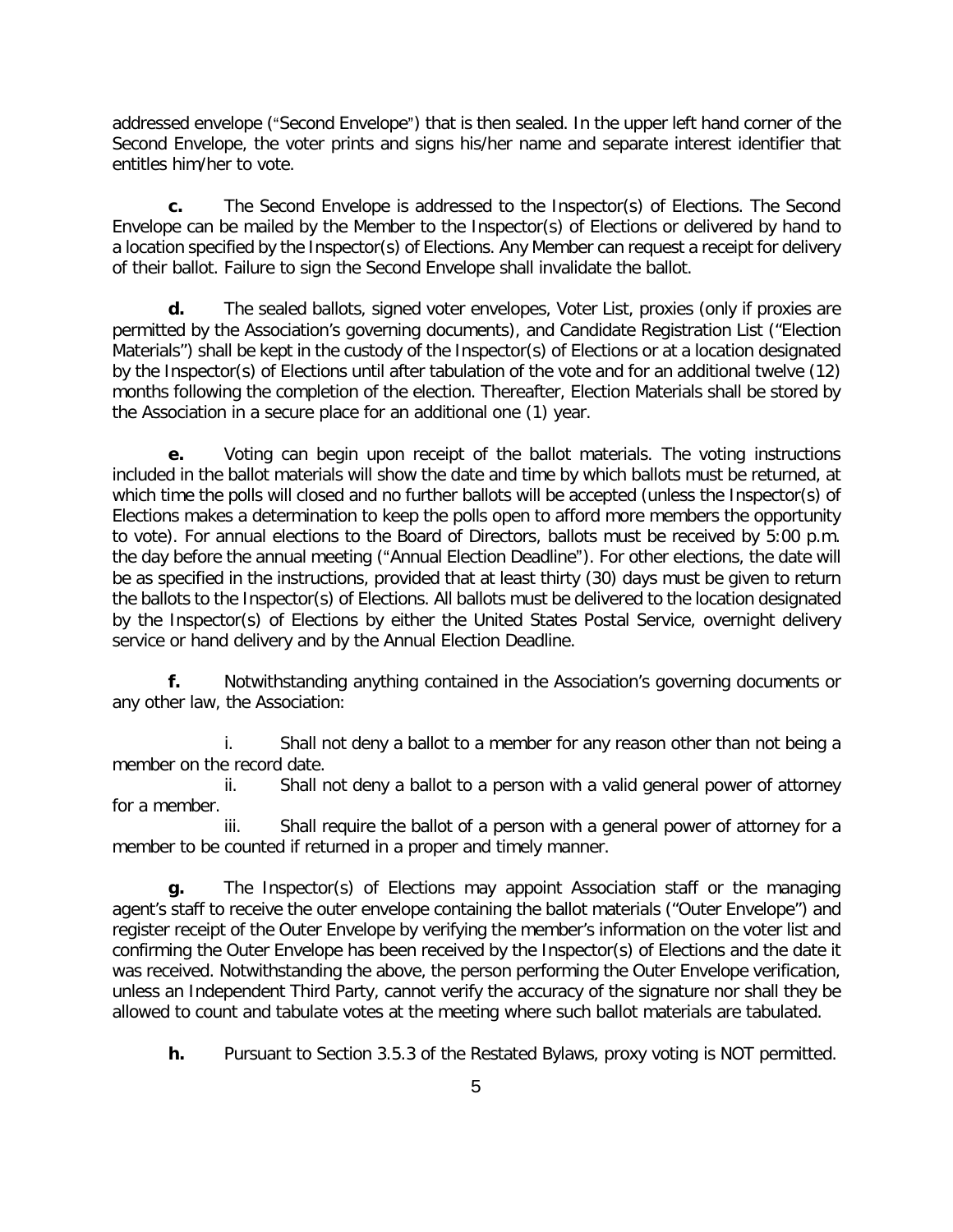**i.** Pursuant to Section 3.5.4 of the Restated Bylaws, cumulative voting is NOT permitted.

**j.** All votes shall be counted by the Inspector(s) of Elections or Inspector Designee(s), at the start of a properly noticed open meeting of the Board of Directors or at a membership meeting. The counting process, which is estimated to take two (2) to four (4) hours, will be followed by the regular business portion of the meeting. Any nominee or other Member of the Association may witness the counting and tabulation of the votes. Anyone who is not an Inspector(s) of Elections or Inspector Designee(s) must remain at least ten feet (10') away from the counting table(s). No person may interfere with, harass or otherwise communicate with the Inspector(s) of Elections or Inspector Designee(s) while the count and tabulation is taking place (other than corporate counsel as deemed necessary by the Inspector(s) of Elections). The Inspector(s) of Elections can cause the removal of any observer who causes interference with or disrupts the counting or tabulation process. Once the Inspector(s) of Elections have finished counting, the Inspector(s) of Elections will thereafter announce the results of the election at the open meeting of the Board of Directors or Members. No person, including any Member of the Association or an employee of the management company, shall open or otherwise review any ballot prior to the time and place at which the ballots are counted and tabulated by the Inspector(s) of Elections.

**k.** Written ballots may not be revoked once they are submitted to the Inspector(s) of Elections.

**12.** The balloting process for amendments to governing documents shall be submitted to the Membership in a similar manner as the election for the Board of Directors, except that:

**a.** The ballots could be sent to the Membership at any time and not in conjunction with the timing of any annual meeting.

**b.** The addressed envelope may include a statement above the signature line by the owner which would provide, to comply with the governing documents:

By signing below, my vote shall act as my written approval or, if applicable, my written disapproval of the pending ballot measure.

**13.** The results of any election shall be promptly reported to the Board of Directors and shall be recorded in the minutes of the next board meeting, or membership meeting if appropriate, and shall be available for review by Members of the Association. Within fifteen (15) days of the election, the board shall publicize the results of the election in a communication directed to all Members (this could be done via general notice by posting the results in the common area location identified within the Annual Policy Statement).

**14.** Association funds should not be used for campaign purposes in connection with any Association election, except to the extent necessary to comply with the duties of the Association imposed by law. For purposes of this Section, the Association can use its funds to have corporate counsel (or other Board-designated individuals) prepare and review appropriate ballots as well as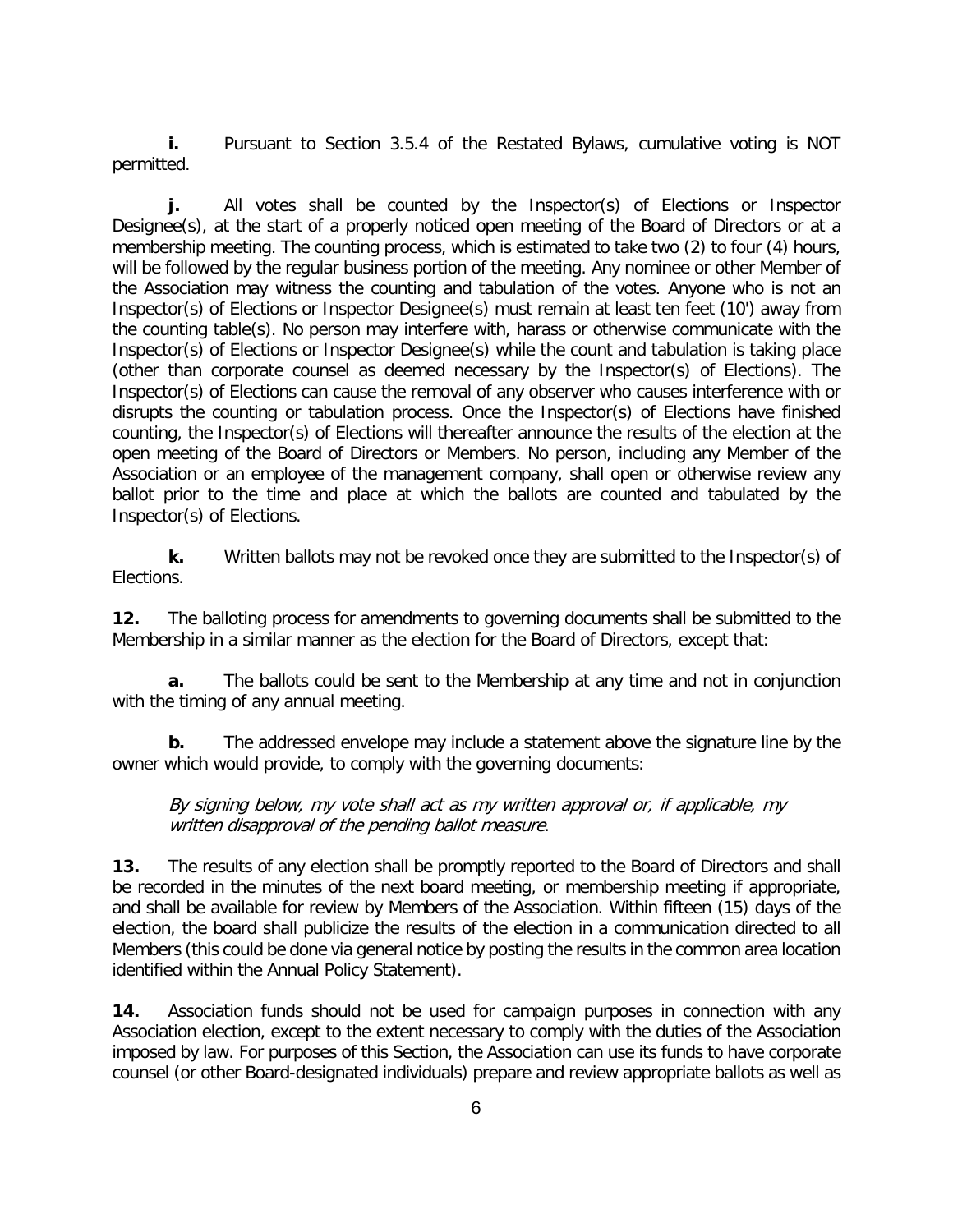the copying, printing and mailing costs necessary to provide the ballots to the Membership consistent with the Association's governing documents and California law. Association can also add background information and explanation of ballot material. The Association may use funds to distribute, for election of Board of Directors, a biographical description and photograph of the nominees within said election materials. The board shall not advocate the election or defeat of any nominee that is on an Association election ballot for the Board of Directors.

**15.** If the owner loses his/her ballot, they may request another ballot, along with the appropriate envelopes from the Inspector(s) of Elections, but they must sign a statement, under penalty of perjury that the original ballot was either lost, destroyed or never received. The Inspector(s) of Elections shall maintain a record of each such request and, if it is determined that the owner voted twice, even by mistake, neither ballot would be counted.

**16.** Election Rules adopted from and after January 1, 2020, shall not be amended less than ninety (90) days prior to an Association election.